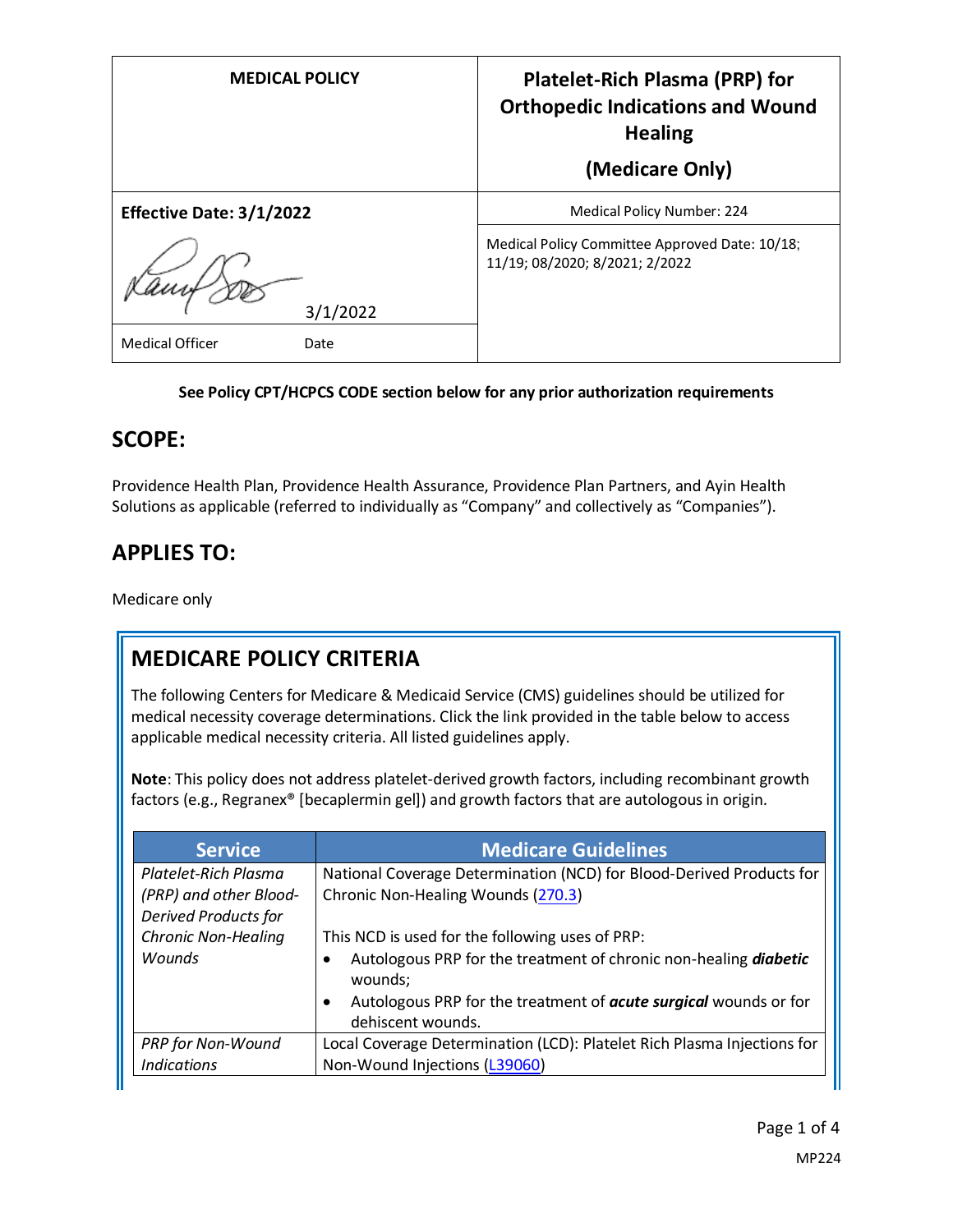# **MEDICAL POLICY Platelet-Rich Plasma (PRP) for Orthopedic Indications and Wound Healing**

### **(Medicare Only)**

### **POLICY GUIDELINES**

Services rendered prior to April 13, 2021 required patient enrollment in a clinical research study that is Medicare approved. A list of Medicare approved studies can be found on the Medicare Coverage with Evidence Development (CED) website: [https://www.cms.gov/Medicare/Coverage/Coverage-with-](https://www.cms.gov/Medicare/Coverage/Coverage-with-Evidence-Development/Autologous-Platelet-rich-Plasma)[Evidence-Development/Autologous-Platelet-rich-Plasma](https://www.cms.gov/Medicare/Coverage/Coverage-with-Evidence-Development/Autologous-Platelet-rich-Plasma)

As of April 13, 2021, Medicare no longer requires PRP for diabetic wounds or ulcers to be rendered in the setting of a Medicare-approved study. The use of PRP for any indication not addressed by the NCD is at local Medicare Administrative Contractor (MAC) discretion.

### **BILLING GUIDELINES**

*General*

See the associated local coverage article (LCA) for additional billing and coding guidelines:

• LCA: Billing and Coding: Platelet Rich Plasma Injections for Non-Wound Injections (A58790)

#### *HCPCS G0465*

HCPCS code G0465 is a new code as of April 13, 2021, used for *diabetic* wounds and ulcers, which are addressed in the context of NCD 270.3.

#### *HCPCS G0460*

As of April 13, 2021, this code is no longer used in the context of NCD 270.3 for diabetic wounds because the code description was revised to indicate it is used for non-diabetic wounds/ulcers.

### **CPT/HCPCS CODES**

| Medicare Only |                                                                                                                                                                                                       |
|---------------|-------------------------------------------------------------------------------------------------------------------------------------------------------------------------------------------------------|
|               | No Prior Authorization Required                                                                                                                                                                       |
| G0460         | Autologous platelet rich plasma for non-diabetic chronic wounds/ulcers, including<br>phlebotomy, centrifugation, and all other preparatory procedures, administration and<br>dressings, per treatment |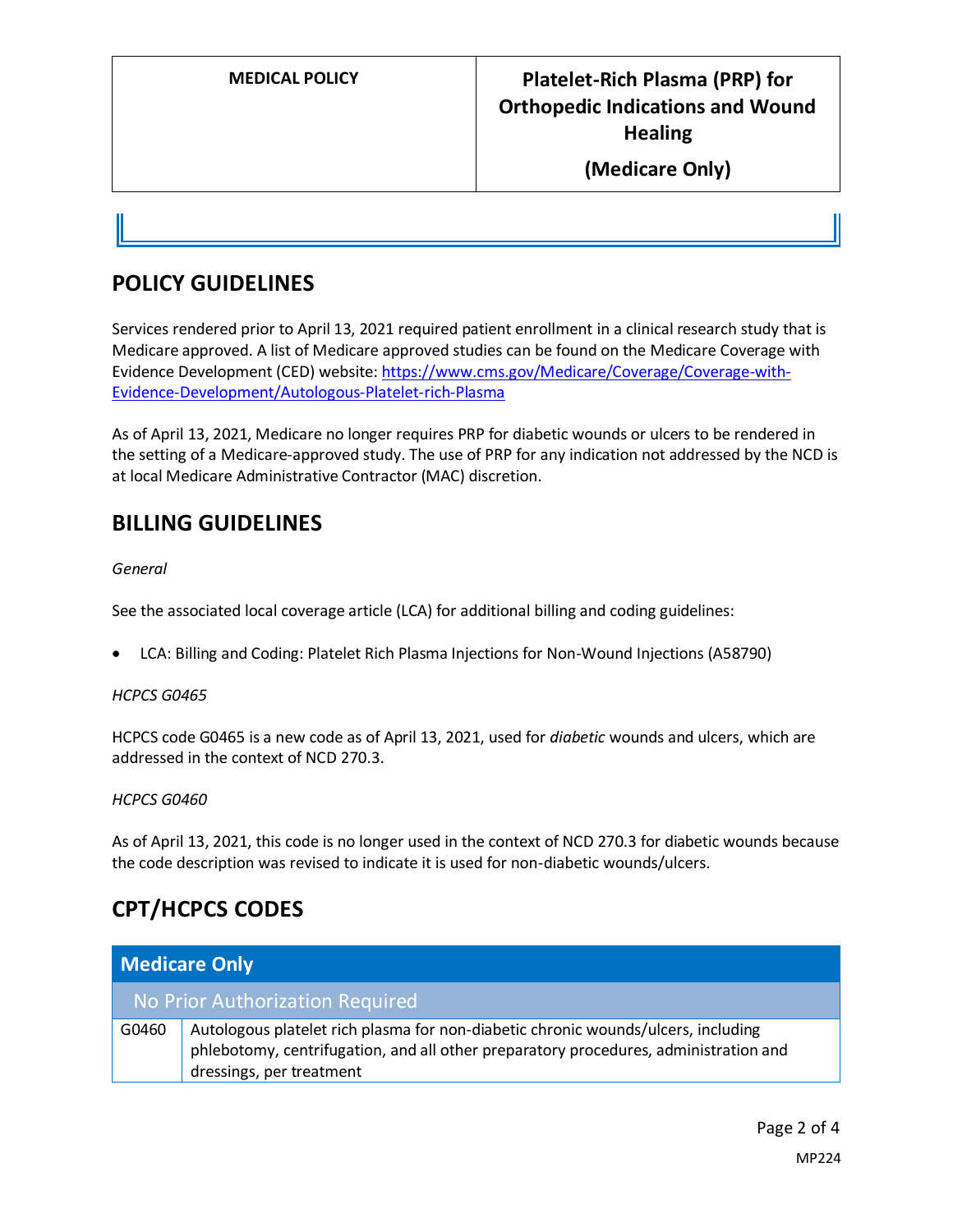## **MEDICAL POLICY Platelet-Rich Plasma (PRP) for Orthopedic Indications and Wound Healing**

**(Medicare Only)**

| G0465              | Autologous platelet rich plasma (PRP) for diabetic chronic wounds/ulcers, using an FDA-<br>cleared device (includes administration, dressings, phlebotomy, centrifugation, and all other<br>preparatory procedures, per treatment) |  |
|--------------------|------------------------------------------------------------------------------------------------------------------------------------------------------------------------------------------------------------------------------------|--|
| <b>Not Covered</b> |                                                                                                                                                                                                                                    |  |
| 0232T              | Injection(s), platelet rich plasma, any site, including image guidance, harvesting and<br>preparation when performed                                                                                                               |  |
| P9020              | Platelet rich plasma, each unit                                                                                                                                                                                                    |  |

# **INSTRUCTIONS FOR USE**

Company Medical Policies serve as guidance for the administration of plan benefits. Medical policies do not constitute medical advice nor a guarantee of coverage. Company Medical Policies are reviewed annually and are based upon published, peer-reviewed scientific evidence and evidence-based clinical practice guidelines that are available as of the last policy update. The Companies reserve the right to determine the application of Medical Policies and make revisions to Medical Policies at any time. Providers will be given at least 60-days notice of policy changes that are restrictive in nature.

The scope and availability of all plan benefits are determined in accordance with the applicable coverage agreement. Any conflict or variance between the terms of the coverage agreement and Company Medical Policy will be resolved in favor of the coverage agreement.

## **REGULATORY STATUS**

### Mental Health Parity Statement

Coverage decisions are made on the basis of individualized determinations of medical necessity and the experimental or investigational character of the treatment in the individual case. In cases where medical necessity is not established by policy for specific treatment modalities, evidence not previously considered regarding the efficacy of the modality that is presented shall be given consideration to determine if the policy represents current standards of care.

## **MEDICAL POLICY CROSS REFERENCES**

Clinical Trials and IDE Studies (Medicare Only)

## **REFERENCES**

1. Medicare Claims Processing Manual, Chapter 32 – Billing Requirements for Special Services, §11.3 - – Autologous Platelet-Rich Plasma (PRP) for Chronic Non-Healing Wounds; Last